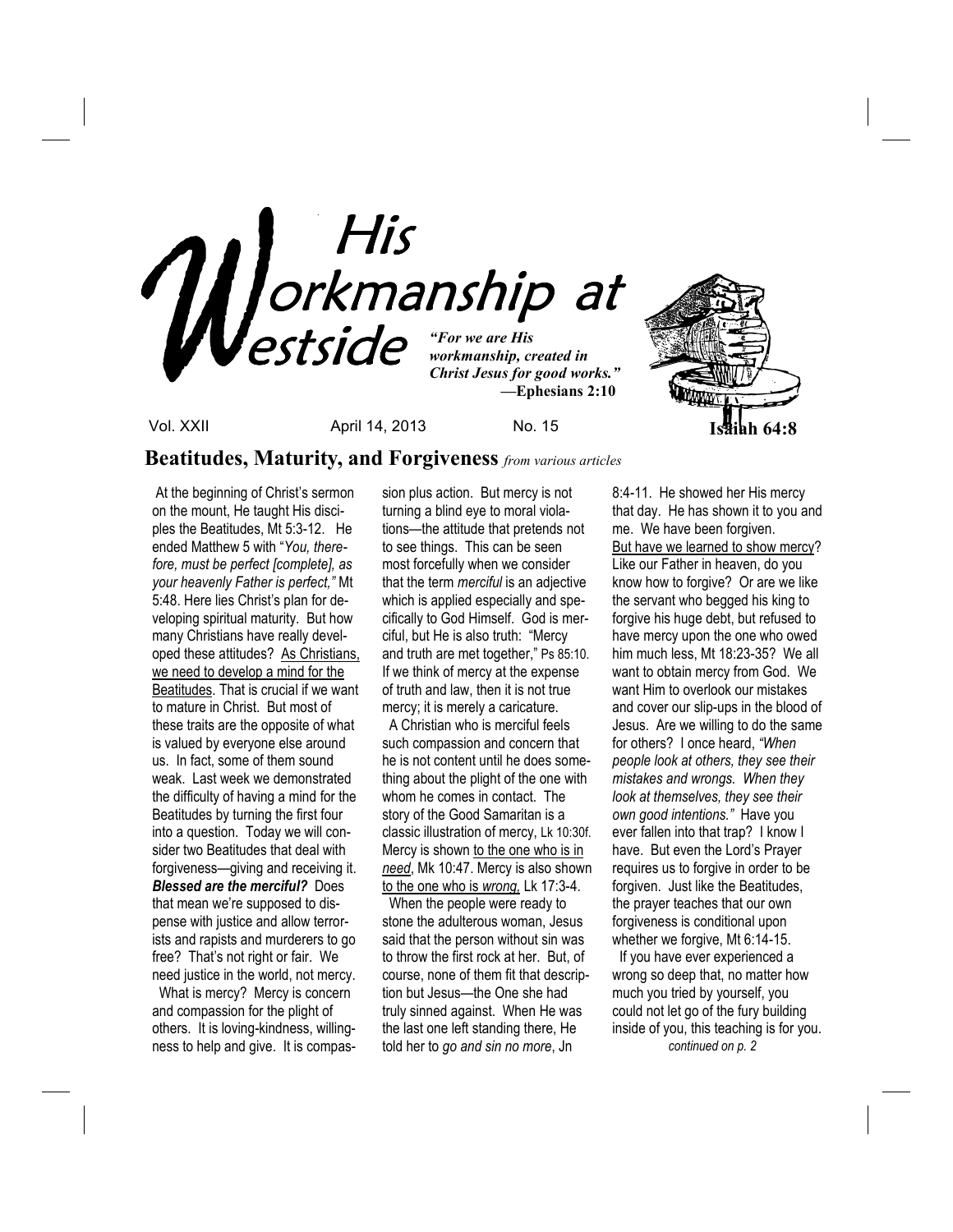## **"For the LORD does not see as man sees; for man looks at the outward appearance, but the LORD looks at the heart." —1 Samuel 6:7**

Holding a grudge only harms you. Hate is like taking a poisonous drug yourself and hoping someone else will die. In the end, it will only hurt you and your relationship with God.

If you do not forgive your offenders, then God will not fully forgive you. Being merciful will open up the door for God to work in every area of your life. So how do you forgive the unforgivable? You begin to pray. Not just for yourself but for the one who harmed you. "*But I say unto you, love your enemies, bless them that curse you, do good to them that hate you, and pray for them who despitefully use you and persecute you…,"* Mt 5:44. Why? Jesus Himself explains in the passage: being able to show true mercy to those who do not deserve it is the real sign that you are developing into a spiritually mature Christian. *"But I say unto you, love your enemies, bless…, do good…, and pray…[to show] that you are sons of your Father in heaven; for He makes His sun rise on the evil and on the good and sends rain on the just and on the unjust. For if you love those who love you, what reward do you have? Do not even the tax collectors do the same? And if you greet your brethren only, what do you do more than others? Do not even the tax collectors do so? Therefore you shall be perfect, [growing into complete maturity of godliness in mind and character, having reached the proper growth of virtue and integrity], just as your Father in heaven is perfect,"* Mt 5:44-48. When we pray for our enemies, God begins to show us the pains in the offender's heart that led him to his actions. As God heals the pain inside us, we begin to understand that this person is not really the enemy. He is just a pawn used by our

Father's enemy, Satan, to hurt one of His children. Why should we pray for the people that hurt us? Because they have no clue who they are messing with. They don't know that they

**How To Forgive in 5 Steps:** 1. Make a list of the actions, not the people, that have hurt you. 2. Pray and ask God to heal those broken places in your life and your relationship with Him that these actions have caused.

3. Ask God to remove your unforgiveness and help you to release any anger or resentment you have held in your heart. Ask Him to show you how to forgive.

4. Destroy the paper with the list of offenses once and for all.

5. Write the name(s) of the offender(s) on a separate sheet of paper without their actions. Use this as your prayer list. Commit to praying for these people daily for a month.

 If you still feel you have not fully forgiven the offender or if you have angry feelings about him/her again, take that thought captive, 2 Cor 10:5. Confess aloud that you have forgiven that person, then pray for him/her. In time, your emotions will align with your spirit.

have just come against a child of the Living God! As we mature in Christ, we realize that the real battle is not of flesh and blood—and that the battle is not really ours to fight. *For it is written, 'Vengeance is Mine, I will repay,' says the Lord,"* Rm 12:19. Forgiveness is a conscious spiritual decision. We have to choose it. Sometimes it takes a while for our emotions to catch up with our spirit, so we need to keep praying. *Blessed are the pure in heart?* Don't you also have to be shrewd and cunning, so that others don't take advantage of you and make you look

like a fool? And how can I ever be pure? That seems impossible. Yet we know that the power of Christ's blood can do the impossible—it can cleanse us and wash our sins completely away when we submit to Him in baptism. But there may still be a part of you that carries the shame and guilt of past transgressions, memories of a former life that Satan uses to torment and haunt you. Satan does not want you to feel forgiven or pure.

 Why? Because as long as you feel dirty and ashamed, like Adam and Eve in the garden, you will begin to hide yourself from God. As long as the devil can convince you that you are still carrying past sins, you will feel unworthy even to step in the presence of your God Who loves you. And as long as you have not confessed your present sins to God, Christ's blood has not been released to cleanse you from them, 1 Jn 1:9.

 Yes, we continue to have spots on our spiritual record. But He continues to cleanse us. *"As far as the east is from the west, so far has He removed our transgressions from us,"* Ps 103:12. Satan no longer has the right to put us on trial for any of our sins! *"And you, being dead in your trespasses and the uncircumcision of your flesh, He has made alive together with Him, having forgiven you all trespasses, having wiped out the handwriting of requirements that was against us, which was contrary to us. And He has taken it out of the way, having nailed it to the cross. Having disarmed principalities and powers, He made a public spectacle of them, triumphing over them in it."* Col 2:13- 15. God has forgiven and cleansed us! God has forgiven you. Do you believe it? Whether you feel forgiven *continued on p. 3*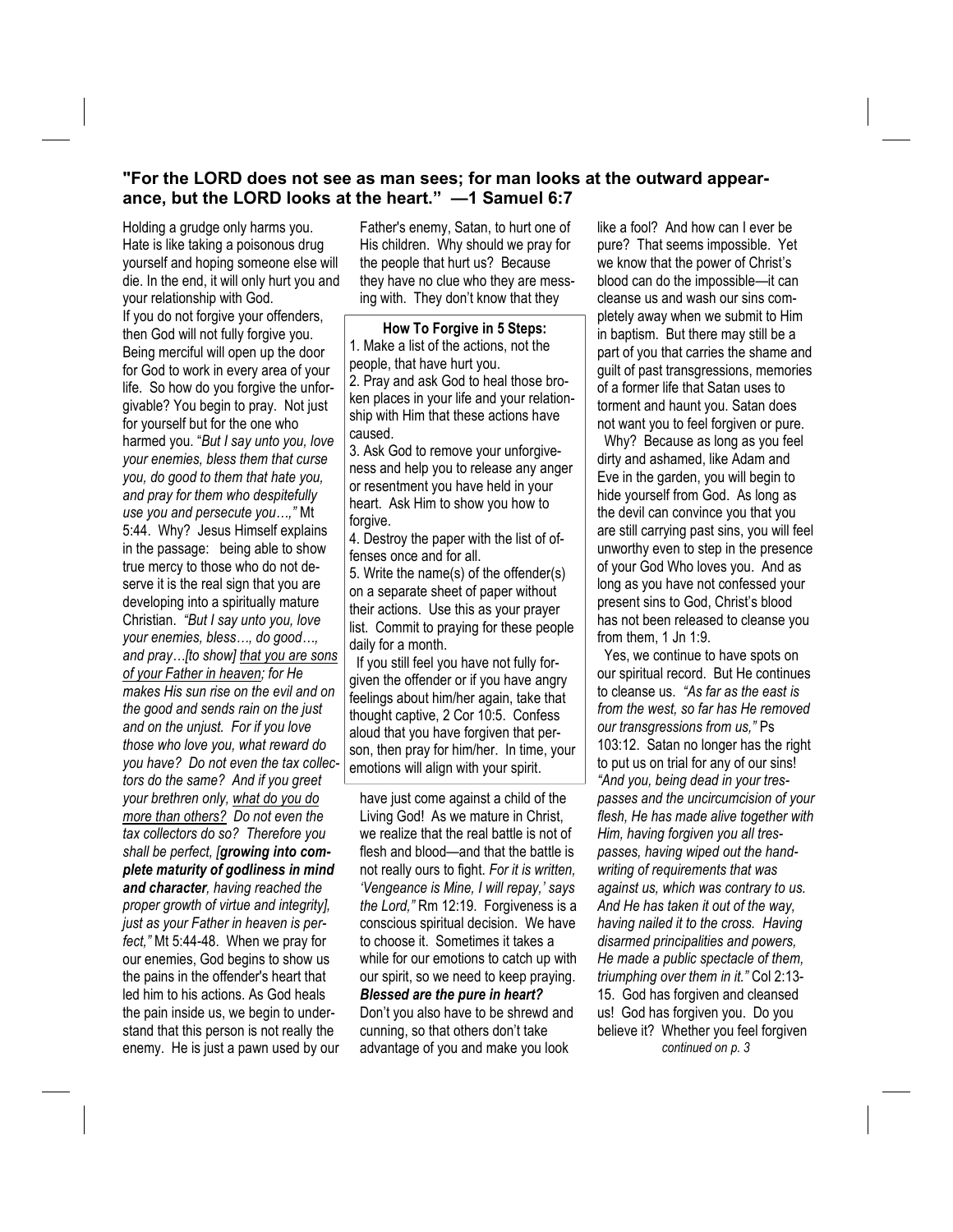

with all the fullness of God." —Ephesians 3:19

#### **Beatitudes** *from p. 2*

or not does not matter—feelings are not facts. The fact is that you have been set free from God's condemnation. You must also set yourself free from your own guilt. "*Therefore, there is now no condemnation [no adjudging guilty of wrong] for those who are in Christ Jesus... For the law of the Spirit of life which is in Christ Jesus [the law of our new being] has freed me from the law of sin and death,"*  Rm 8:1-2 [AMP]. If you have given your heart to Christ, if you love Him and your true desire is to follow Him, then He Himself has purified your heart. That means that His blood continues to cleanse you if you repent, confess your sin, and move on. Repentance does not mean merely asking for God's forgiveness. A mature Christian knows that repentance is an attitude of the heart and change in action. We ache when we grieve our Father in heaven, we want no part of anything counter to God's perfect will and desires for us. Our heart is single-minded—pure. Even more, with maturity comes the understanding that we alone do not have the power to resist sin. We must regularly go before God, praying to receive strength to walk in His paths and not to fall into the same traps over and over again.

 After listing characteristics that we must add to our lives, Peter wrote, *"for he who lacks these things is short-*

# Discipleship Here At Home

*sighted, even to blindness, and has forgot-***PRAY FOR healing, protection,** *ten that he was cleansed from his old sins,"* 2 Pet 1:9. See, growing in the Spirit, maturing in Christ is evidence that we are pure in heart, single minded, cleansed. **A Heart Like Jesus.** What if, for one day and one night, Jesus lived your life with His heart? Your heart gets the day off, and your life is led by the heart of Christ. His priorities govern your actions. His passions drive your decisions. His love directs your conduct. What would you be like? Would people notice a change? Would you treat the needy the same as you do now? Would your family and friends see more joy? Would others receive more mercy from Christ's heart than from yours? And you—how would you feel? What alterations would this transplant have on your mood swings? Your temper? Would you sleep better? Would you see death differently? Sunsets? Taxes? Would you still dread what you are dreading? Would you still do what you are doing? Pause and think about your schedule. Appointments. Obligations. Outings. If Jesus took over your heart, would anything change? God wants you to be like Jesus. He wants you to have a heart like His. He loves you as you are, but He refuses to leave you that way. Where did we get the idea we can't change? "It's just my nature to worry," or, "I'll always be pessimistic. I'm just that way," or, "I have a bad temper. I can't help the way I react"? Who says? Would we make similar statements about our bodies? "It's just my nature to have a broken leg. I can't do anything about it." Of course not. If our bodies malfunction, we seek help. Shouldn't we do the same with our hearts? Shouldn't we seek aid for our sour attitudes? Can't we ask for treatment for our selfishness? Jesus can change our hearts. He wants us to have a heart like His. Can you imagine a better offer? (Next week, two more Beatitudes.)

**help, and comfort here & away Madge Wallace—**lung cancer; nerve block successful in relieving pain **Rod Green—**thyroid trouble **Menards—**aging; **Lloyd**, staph infection on toes from diabetes; **Virginia,** now legally blind from rapid macular degeneration; high BP

**Matt Reames**—VA unable to insert shunt to drain fluid from his brain (hydrocephalus), the cause of Matt's headaches and blurred vision; pray for VA speed **Mark Campbell**—full recovery expected from "brain bruise"

**Judy Strand**'s son **Joe Huff**—recurrence of neurological symptoms, black-outs, from brain injury he suffered in a 2007 car accident **Alexander Gintchin**'s classmate, **Jack Miller**—2 brain tumors; age 6

#### **CHRONIC CONDITIONS**

**Logan Corray; Rocco Sangellino Jr; Addison Tope; Pat Wilkes**—asthma **Pearl Chapman**—leg pains; pancreatitis **Nell Free—**heart; spinal pain **Autumn Hadders—**epilepsy **Jonathan Hadders—**RA **Kirk Johnson—**worsening MS; housebound in cold weather and needs help **Sandra Perry**—neuropathy from diabetes

**Cheryl Reames**—diverticulitis; fibromyalgia **Lynda Szymanski**—COPD, lung *+#+#+#+#+#+#+*

*Job concerns* **Andrew Tope** and **Frank Savarese** are seeking jobs. **The Menards'** son is out of work. *Expecting* **Marie Carlson**—-July 1 girl; **Amy Vander Kooi**—August, boy. *Traveling* **Pat Campbell** is in AR caring for her parents: **Ruth Hice**  fell and broke her arm; **Delmar Hice**  has pneumonia. Cards to: 28345 Highway 69 W, London, AR 72847. **Larry** will join them Wed-next Sun. The **Reameses** are in CO Springs today to celebrate Cheryl's grandmother's 100th birthday.